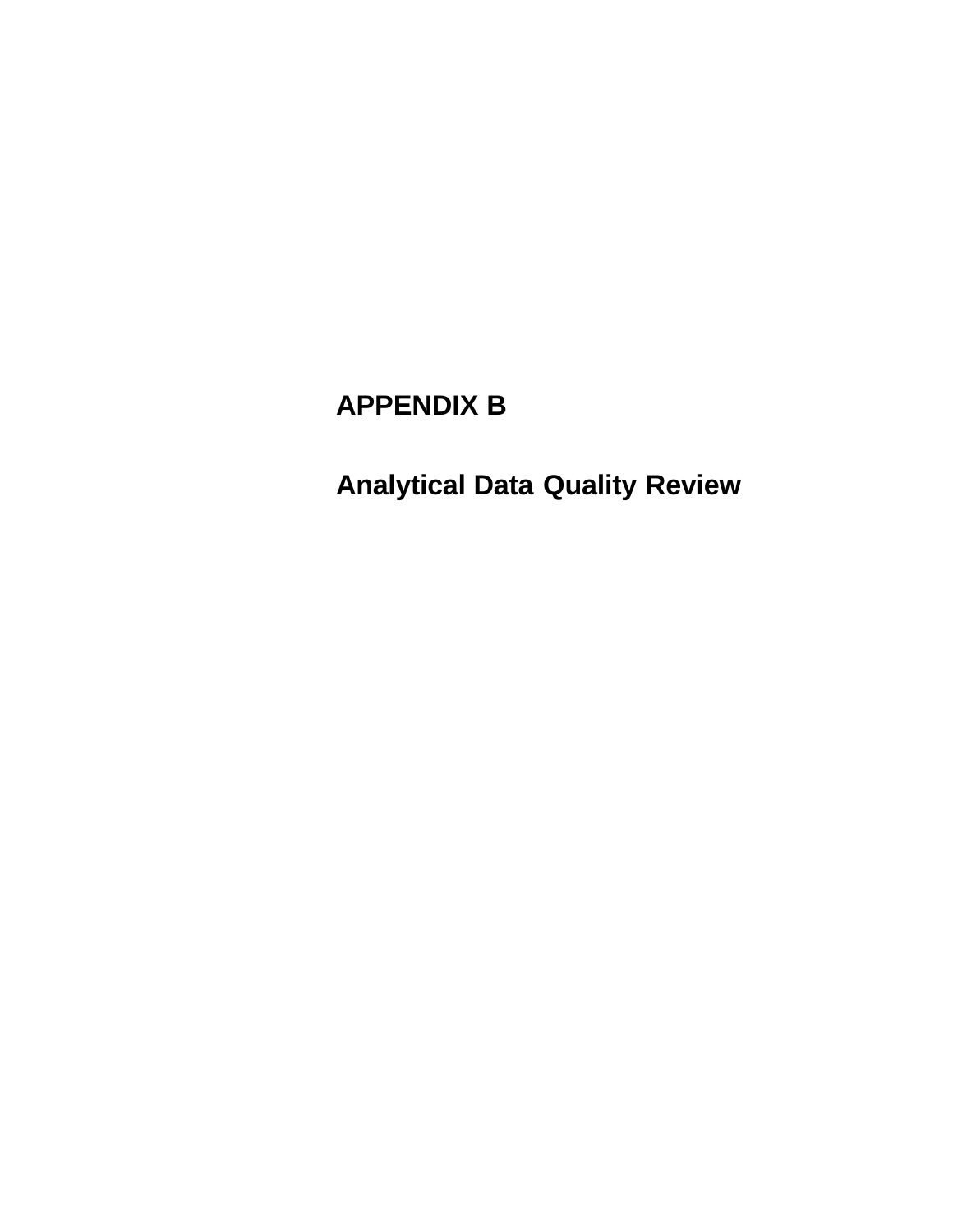## **Analytical Laboratory**

Analysis for surface water samples was performed by North Creek Analytic al (NCA) in Beaverton, Oregon. This laboratory is accredited by Ecology for analysis of all parameters included in this project. They also appear to be the closest commercial lab to the study area that is Ecology-accredited for the analytes required for this project. Proximity is an important consideration because the fecal coliform analysis had only a 24-hour holding time between sample collection and sample analysis. To meet this holding time, the samples were collected prior to mid-afternoon and imme diately be transported to NCA to arrive by 4 pm each day of sampling.

Nitrate + nitrite as nitrogen (N) was analyzed using EPA Method 353.2. Fecal coliform count was conducted using Standard Methods for the Examination of Water and Wastewater (SM) 9222 D.

## **Analytical Data Quality Assurance Review for November 2004 Sampling**

A quality assurance review of the laboratory's analytical data packages was performed to ensure that the data were of suitable quality for their intended use. The samples were delivered to the lab in two sample delivery groups - one including seven samples collected on November 17 2004, and one including three samples collected on November 18, 2004. The laboratory certificates of analysis are included at the end of this appendix.

The quality assurance review included evaluation of sample custody, holding times, method blank analysis, laboratory control sample (blank spike), and matrix spike/matrix spike duplicate recoveries and precision. The results of the quality assurance review are as follow:

- **1.** Sample custody and holding times were acceptable except for one sample (RC-09- 111704) which was analyzed outside the EPA recommended holding time of 24 hours for Fecal Coliforms. The result for Fecal Coliforms from this sample was qualified as estimated.
- **2.** The reporting limits for each analysis were at or below those specified in the QAPP (Aspect Consulting, 2004b).
- **3.** No method blank contamination was detected.
- **4.** Laboratory control sample (LCS) recoveries were within control limits.
- **5.** Matrix spike (MS) and matrix spike duplicate (MSD) recoveries were within control limits.
- **6.** The relative percent differences (RPDs) for MS/MSD sample pairs were within control limits.

Based on the quality assurance review, the analytical data are determined to be of acceptable quality for their intended use. No data were rejected; therefore the data set is 100% complete.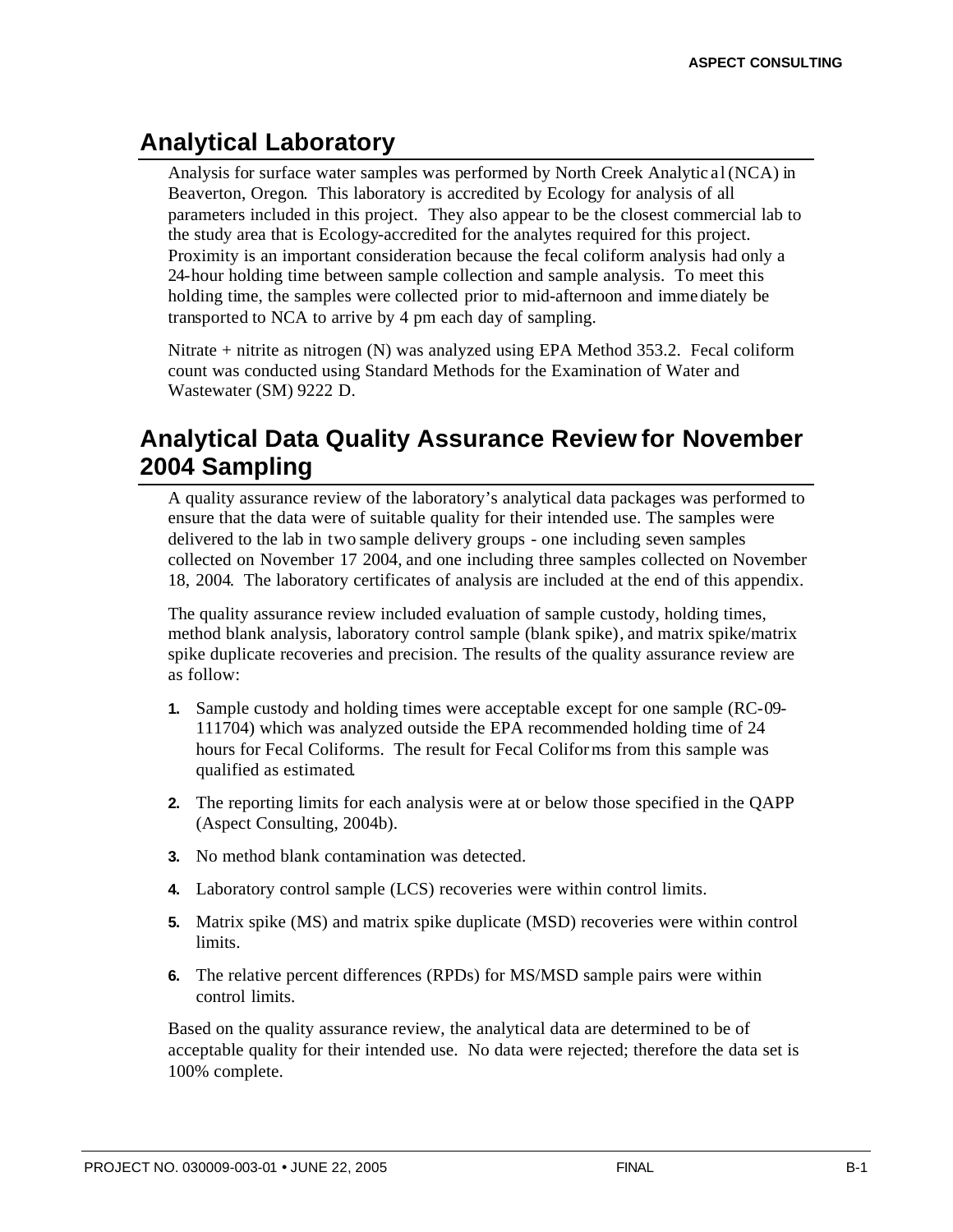## **Analytical Data Quality Assurance Review for March 2005 Sampling**

A quality assurance review of the laboratory's analytical data packages was performed to ensure that the data were of suitable quality for their intended use. The samples were delivered to the lab in two sample delivery groups - one including seven samples collected on March 1, 2005, and one including four samples collected on March 2, 2005. The laboratory certificates of analysis are included at the end of this appendix.

The quality assurance review included evaluation of sample custody, holding times, method blank analysis, laboratory control sample (blank spike) and matrix spike/matrix spike duplicate recoveries and precision. The results of the quality assurance review are as follow:

- **1.** All sample custody and holding times were acceptable .
- **2.** The reporting limits for each analysis were at or below those specified in the QAPP (Aspect Consulting, 2004b).
- **3.** No method blank contamination was detected.
- **4.** Laboratory control sample (LCS) recoveries were within control limits.
- **5.** Matrix spike (MS) and matrix spike duplicate (MSD) recoveries were within control limits.
- **6.** The relative percent differences (RPDs) for MS/MSD sample pairs were within control limits.

Based on the quality assurance review, the analytical data are determined to be of acceptable quality for their intended use. No data were rejected; therefore the data set is 100% complete.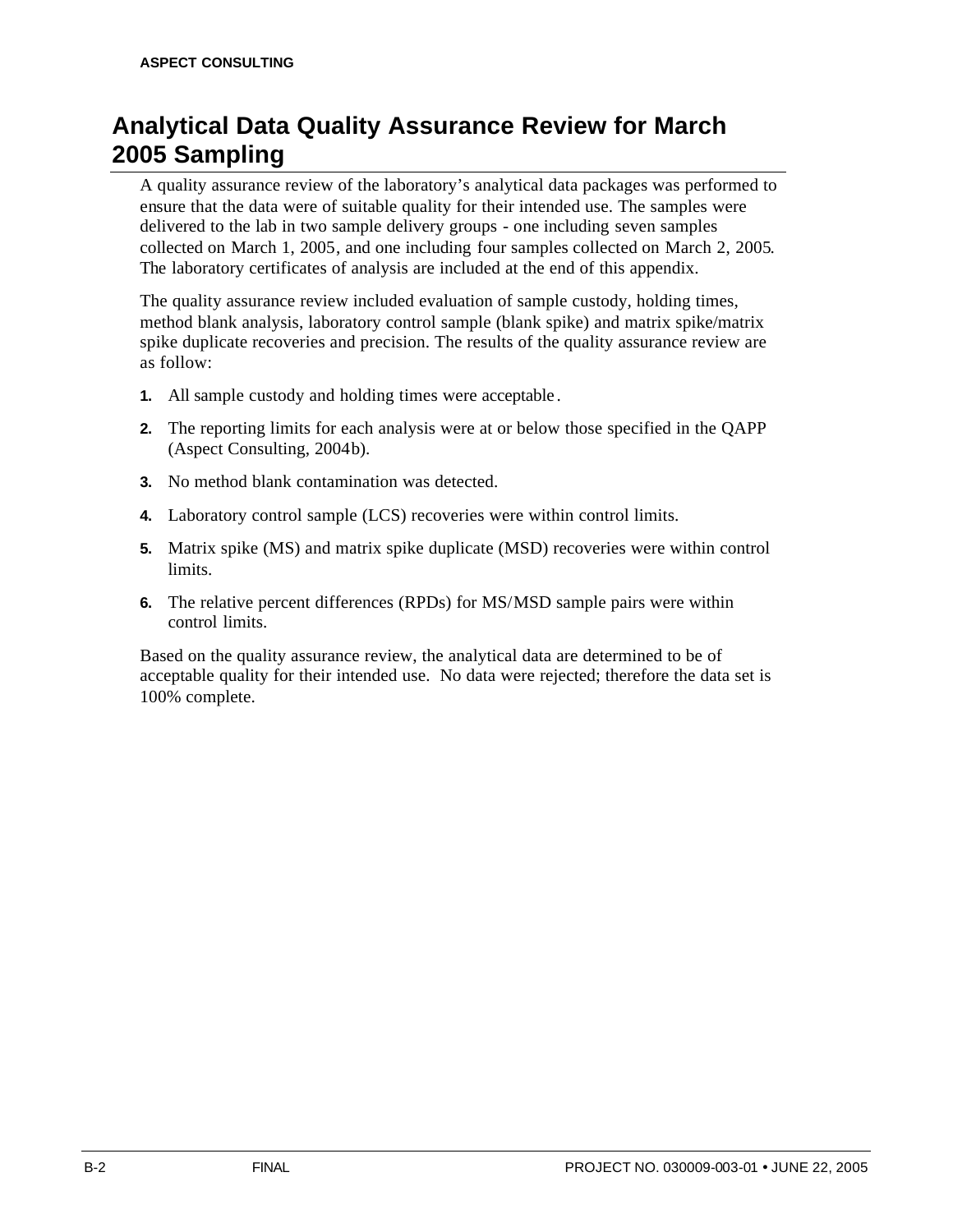

|           | Seattle 11720 North Creek Pkwy N, Suite 400, Bothell, WA 98011-8244     |
|-----------|-------------------------------------------------------------------------|
|           | 425.420.9200 fax 425.420.9210                                           |
| Spokane   | East 11115 Montgomery, Suite B, Spokane, WA 99206-4776                  |
|           | 509.924.9200 fax 509.924.9290                                           |
| Portland  | 9405 SW Nimbus Avenue, Beaverton, OR 97008-7132                         |
|           | 503.906.9200 fax 503.906.9210                                           |
| Bend      | 20332 Empire Avenue, Suite F-1, Bend, OR 97701-5711                     |
|           | 541.383.9310 fax 541.382.7588                                           |
| Anchorage | 2000 W International Airport Road, Suite A-10, Anchorage, AK 99502-1119 |
|           | 907.563.9200 fax 907.563.9210                                           |
|           |                                                                         |

December 06, 2004

Steve Germiat Aspect Consulting LLC 811 First Ave., Suite 480 Seattle, WA 98104

RE: WRIA 31 Water Quality

Enclosed are the results of analyses for samples received by the laboratory on 11/17/04 16:45. The following list is a summary of the NCA Work Orders contained in this report. If you have any questions concerning this report, please feel free to contact me.

| <b>Work</b> | <u>Project</u>        | ProjectNumber         |  |
|-------------|-----------------------|-----------------------|--|
| P4K0742     | WRIA 31 Water Quality | 030009-003/Rock Creek |  |

Thank You,

Mary a. Fr Simp

*The results in this report apply to the samples analyzed in accordance with the chain of custody document. This analytical report must be reproduced in its entirety.*

Mary A. Fritzmann Smith, Project Manager **North Creek Analytical, Inc.**<br>Mary A. Fritzmann Smith, Project Manager *North Creek Analytical, Inc. Environmental Laboratory Network*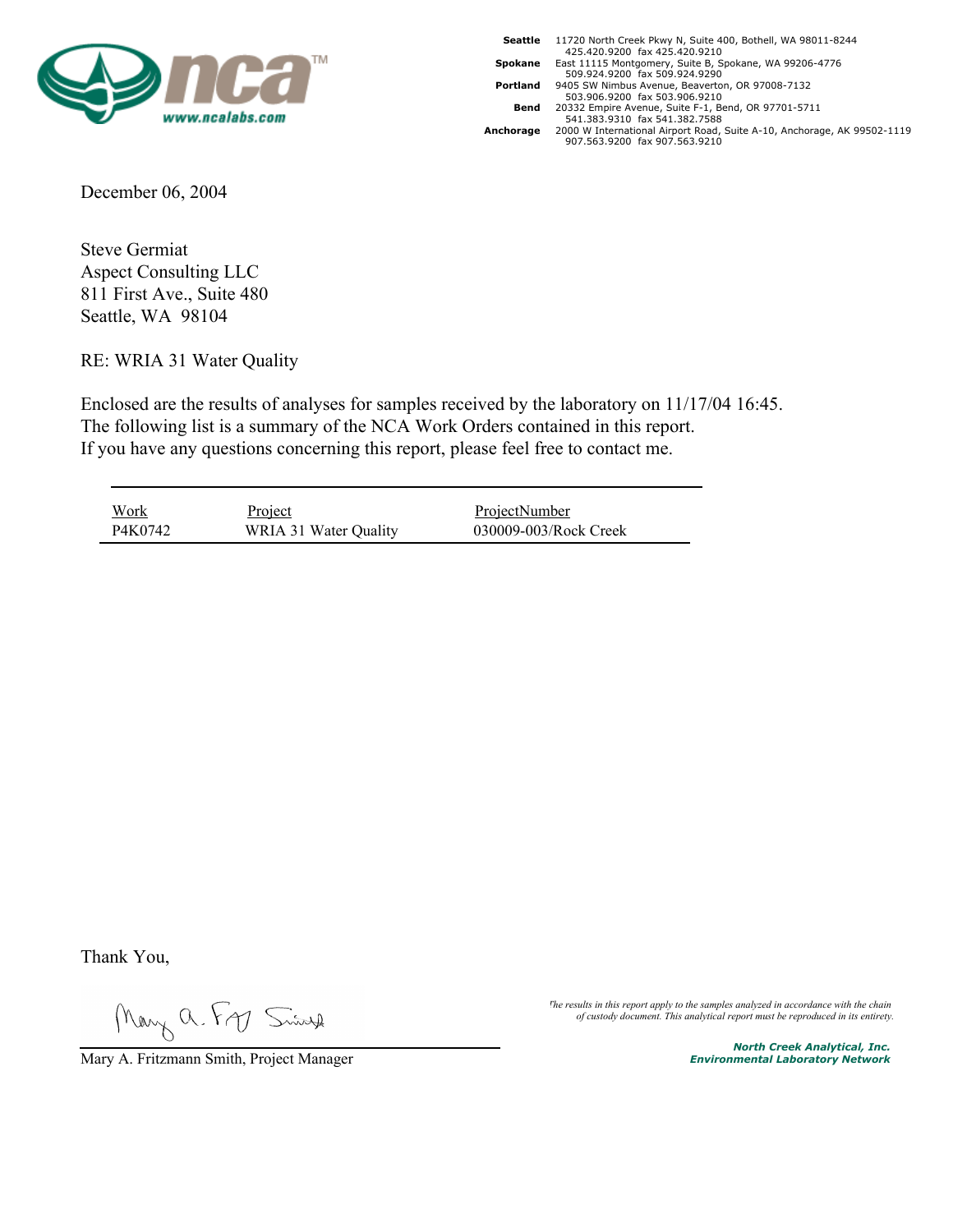

## **Aspect Consulting LLC**

Seattle, WA 98104 811 First Ave., Suite 480 Project Name:

**WRIA 31 Water Quality**

Project Manager: Steve Germiat Project Number: 030009-003/Rock Creek

Report Created: 12/06/04 16:59

## **ANALYTICAL REPORT FOR SAMPLES**

| Sample ID      | Laboratory ID | <b>Matrix</b> | <b>Date Sampled</b> | <b>Date Received</b> |
|----------------|---------------|---------------|---------------------|----------------------|
| RC-09-111704   | P4K0742-01    | Water         | 11/17/0408:00       | 11/17/04 16:45       |
| RC-10-111704   | P4K0742-02    | Water         | 11/17/04 08:40      | 11/17/04 16:45       |
| RC-08-111704   | P4K0742-03    | Water         | 11/17/0409:10       | 11/17/04 16:45       |
| RC-07-111704   | P4K0742-04    | Water         | 11/17/04 09:29      | 11/17/04 16:45       |
| RC-06-111704   | P4K0742-05    | Water         | $11/17/04$ 10:10    | 11/17/04 16:45       |
| RC-01-111704   | P4K0742-06    | Water         | $11/17/04$ 10:50    | 11/17/04 16:45       |
| $LG-01-111704$ | P4K0742-07    | Water         | $11/17/04$ 11:40    | 11/17/04 16:45       |

Mary a. Fry Singe

Mary A. Fritzmann Smith, Project Manager

North Creek Analytical - Portland *The results in this report apply to the samples analyzed in accordance with the chain of custody document. This analytical report must be reproduced in its entirety.*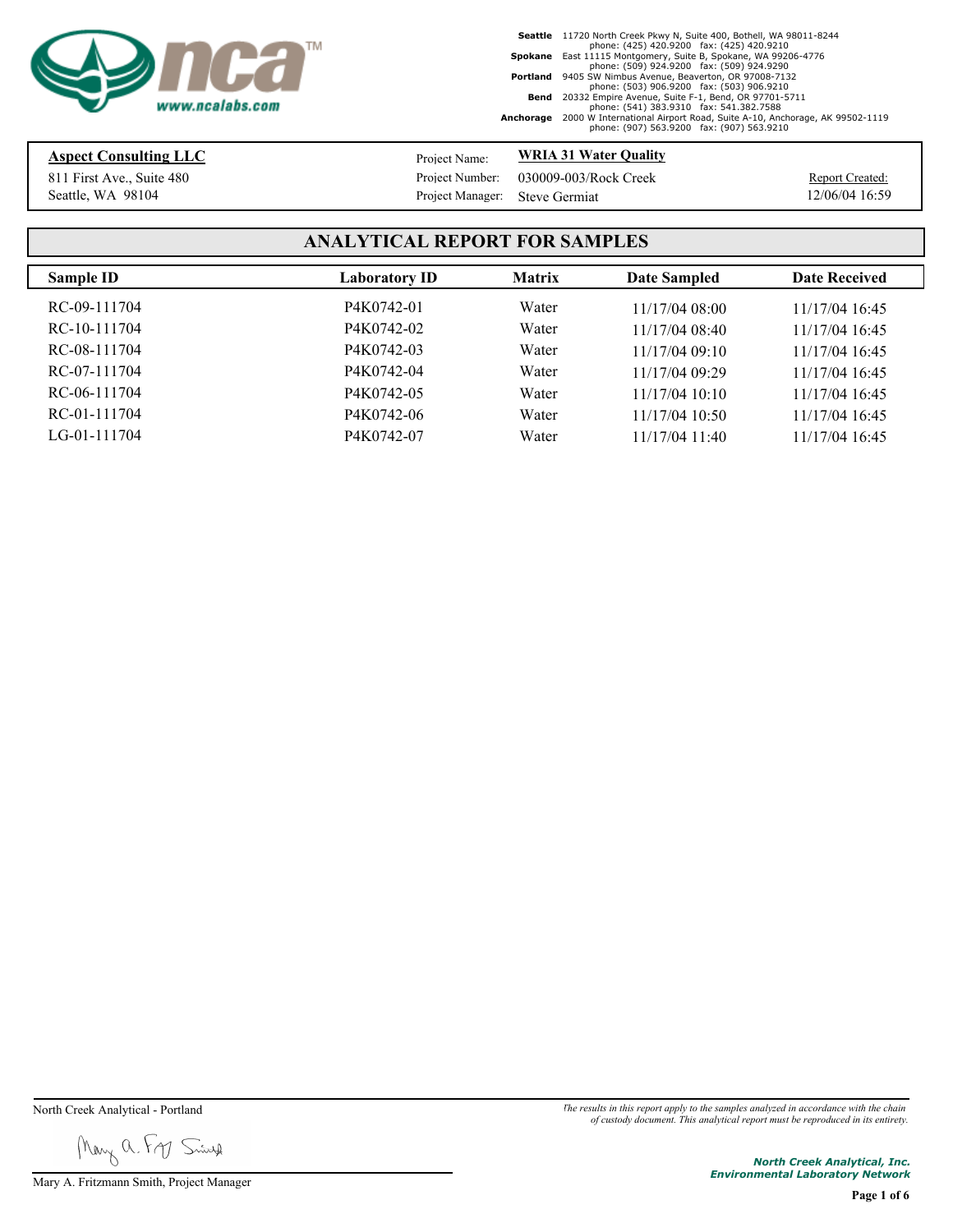

### **Aspect Consulting LLC**

Seattle, WA 98104 811 First Ave., Suite 480 Project Name:

**WRIA 31 Water Quality**

Project Manager: Steve Germiat Project Number: 030009-003/Rock Creek

Report Created: 12/06/04 16:59

#### **Conventional Chemistry Parameters per APHA/EPA Methods North Creek Analytical - Portland**

|                          |       |               |               | NOrth Creek Analytical - Portland |            |       |     |                       |                |              |
|--------------------------|-------|---------------|---------------|-----------------------------------|------------|-------|-----|-----------------------|----------------|--------------|
| Analyte                  |       | <b>Method</b> | <b>Result</b> | $MDL*$                            | <b>MRL</b> | Units | Dil | <b>Batch Prepared</b> | Analyzed       | <b>Notes</b> |
| P4K0742-01               | Water | RC-09-111704  |               | Sampled: 11/17/04 08:00           |            |       |     |                       |                |              |
| Nitrate/Nitrite-Nitrogen |       | EPA 353.2     | 0.165         | -----                             | 0.0500     | mg/l  | 10x | 4110924 11/19/04      | 11/19/04 10:29 |              |
| P4K0742-02               | Water | RC-10-111704  |               | Sampled: 11/17/04 08:40           |            |       |     |                       |                |              |
| Nitrate/Nitrite-Nitrogen |       | EPA 353.2     | 0.176         |                                   | 0.0500     | mg/l  | 10x | 4110924 11/19/04      | 11/19/04 10:29 |              |
| P4K0742-03               | Water | RC-08-111704  |               | Sampled: 11/17/04 09:10           |            |       |     |                       |                |              |
| Nitrate/Nitrite-Nitrogen |       | EPA 353.2     | 0.143         | -----                             | 0.0500     | mg/l  | 10x | 4110924 11/19/04      | 11/19/04 10:29 |              |
| P4K0742-04               | Water | RC-07-111704  |               | Sampled: 11/17/04 09:29           |            |       |     |                       |                |              |
| Nitrate/Nitrite-Nitrogen |       | EPA 353.2     | 0.00617       | -----                             | 0.00500    | mg/l  | 1x  | 4110924 11/19/04      | 11/19/04 10:29 |              |
| P4K0742-05               | Water | RC-06-111704  |               | Sampled: 11/17/04 10:10           |            |       |     |                       |                |              |
| Nitrate/Nitrite-Nitrogen |       | EPA 353.2     | 0.00570       | $- - - - -$                       | 0.00500    | mg/l  | 1x  | 4110924 11/19/04      | 11/19/04 10:29 |              |
| P4K0742-06               | Water | RC-01-111704  |               | Sampled: 11/17/04 10:50           |            |       |     |                       |                |              |
| Nitrate/Nitrite-Nitrogen |       | EPA 353.2     | 0.0175        | -----                             | 0.00500    | mg/l  | 1x  | 4110924 11/19/04      | 11/19/04 10:29 |              |
| P4K0742-07               | Water | LG-01-111704  |               | Sampled: 11/17/04 11:40           |            |       |     |                       |                |              |
| Nitrate/Nitrite-Nitrogen |       | EPA 353.2     | 0.590         | -----                             | 0.0500     | mg/l  | 10x | 4110924 11/19/04      | 11/19/04 10:29 |              |

Mary a. Fry Singe

Mary A. Fritzmann Smith, Project Manager

North Creek Analytical - Portland *The results in this report apply to the samples analyzed in accordance with the chain of custody document. This analytical report must be reproduced in its entirety.*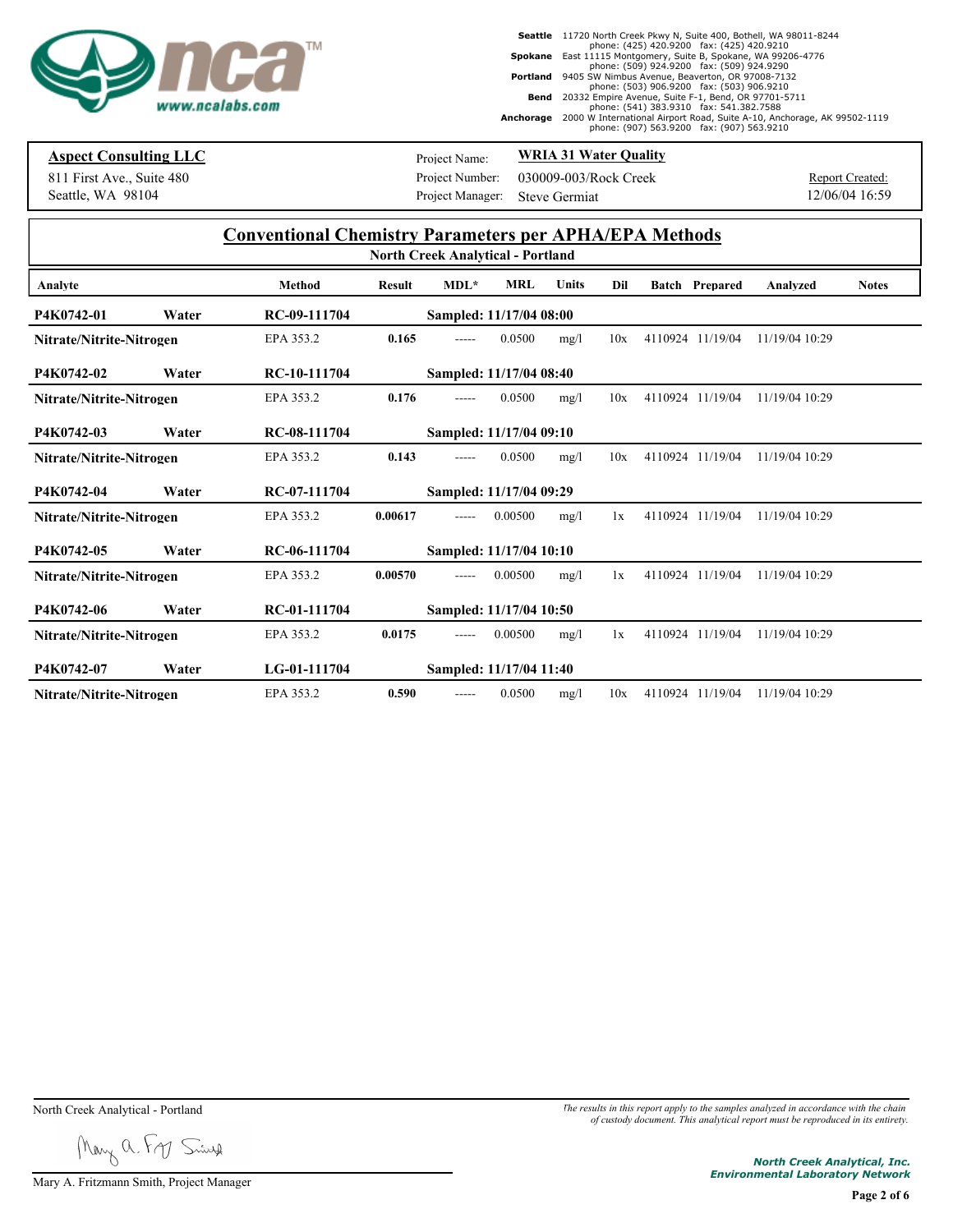

### **Aspect Consulting LLC**

Seattle, WA 98104 811 First Ave., Suite 480 Project Name:

**WRIA 31 Water Quality**

Project Manager: Steve Germiat Project Number: 030009-003/Rock Creek

Report Created: 12/06/04 16:59

### **Microbiological Parameters per APHA Standard Methods**

|       | <b>Method</b> | <b>Result</b> | $MDL^*$ | <b>MRL</b> | Units | Dil                                                                                                                                                                                                                                                   |                                                                                                                                                                                                                            | <b>Analyzed</b>                                                                                                                                                   | <b>Notes</b> |
|-------|---------------|---------------|---------|------------|-------|-------------------------------------------------------------------------------------------------------------------------------------------------------------------------------------------------------------------------------------------------------|----------------------------------------------------------------------------------------------------------------------------------------------------------------------------------------------------------------------------|-------------------------------------------------------------------------------------------------------------------------------------------------------------------|--------------|
| Water | RC-09-111704  |               |         |            |       |                                                                                                                                                                                                                                                       |                                                                                                                                                                                                                            |                                                                                                                                                                   |              |
|       | SM 9221       | 8.00          |         |            |       |                                                                                                                                                                                                                                                       |                                                                                                                                                                                                                            | 11/19/04 08:50                                                                                                                                                    | $O-04$       |
| Water | RC-10-111704  |               |         |            |       |                                                                                                                                                                                                                                                       |                                                                                                                                                                                                                            |                                                                                                                                                                   |              |
|       | SM 9221       | 2.00          |         |            |       |                                                                                                                                                                                                                                                       |                                                                                                                                                                                                                            | 11/19/04 08:50                                                                                                                                                    |              |
| Water | RC-08-111704  |               |         |            |       |                                                                                                                                                                                                                                                       |                                                                                                                                                                                                                            |                                                                                                                                                                   |              |
|       | SM 9221       | 80.0          |         |            |       |                                                                                                                                                                                                                                                       |                                                                                                                                                                                                                            | 11/19/04 08:50                                                                                                                                                    |              |
| Water | RC-07-111704  |               |         |            |       |                                                                                                                                                                                                                                                       |                                                                                                                                                                                                                            |                                                                                                                                                                   |              |
|       | SM 9221       | ND            | -----   |            | ml    | 1x                                                                                                                                                                                                                                                    |                                                                                                                                                                                                                            | 11/19/04 08:50                                                                                                                                                    |              |
| Water | RC-06-111704  |               |         |            |       |                                                                                                                                                                                                                                                       |                                                                                                                                                                                                                            |                                                                                                                                                                   |              |
|       | SM 9221       | 2.00          |         |            |       |                                                                                                                                                                                                                                                       |                                                                                                                                                                                                                            | 11/19/04 08:50                                                                                                                                                    |              |
| Water | RC-01-111704  |               |         |            |       |                                                                                                                                                                                                                                                       |                                                                                                                                                                                                                            |                                                                                                                                                                   |              |
|       | SM 9221       | 30.0          | -----   |            |       |                                                                                                                                                                                                                                                       |                                                                                                                                                                                                                            | 11/19/04 08:50                                                                                                                                                    |              |
| Water | LG-01-111704  |               |         |            |       |                                                                                                                                                                                                                                                       |                                                                                                                                                                                                                            |                                                                                                                                                                   |              |
|       | SM 9221       | 17.0          | -----   |            |       |                                                                                                                                                                                                                                                       |                                                                                                                                                                                                                            | 11/19/04 08:50                                                                                                                                                    |              |
|       |               |               |         |            |       | <b>North Creek Analytical - Portland</b><br>Sampled: 11/17/04 08:00<br>Sampled: 11/17/04 08:40<br>Sampled: 11/17/04 09:10<br>Sampled: 11/17/04 09:29<br>2.00 MPN/100<br>Sampled: 11/17/04 10:10<br>Sampled: 11/17/04 10:50<br>Sampled: 11/17/04 11:40 | $2.00 \text{ MPN}/100 \text{ ml}$ 1x<br>$2.00 \text{ MPN}/100 \text{ ml}$ 1x<br>2.00 MPN/100 ml 1x<br>$2.00 \text{ MPN}/100 \text{ ml}$ 1x<br>$2.00 \text{ MPN}/100 \text{ ml}$ 1x<br>$2.00 \text{ MPN}/100 \text{ ml}$ 1x | <b>Batch Prepared</b><br>4110861 11/18/04<br>4110861 11/18/04<br>4110861 11/18/04<br>4110861 11/18/04<br>4110861 11/18/04<br>4110861 11/18/04<br>4110861 11/18/04 |              |

Mary a. Fry Sing

Mary A. Fritzmann Smith, Project Manager

North Creek Analytical - Portland *The results in this report apply to the samples analyzed in accordance with the chain of custody document. This analytical report must be reproduced in its entirety.*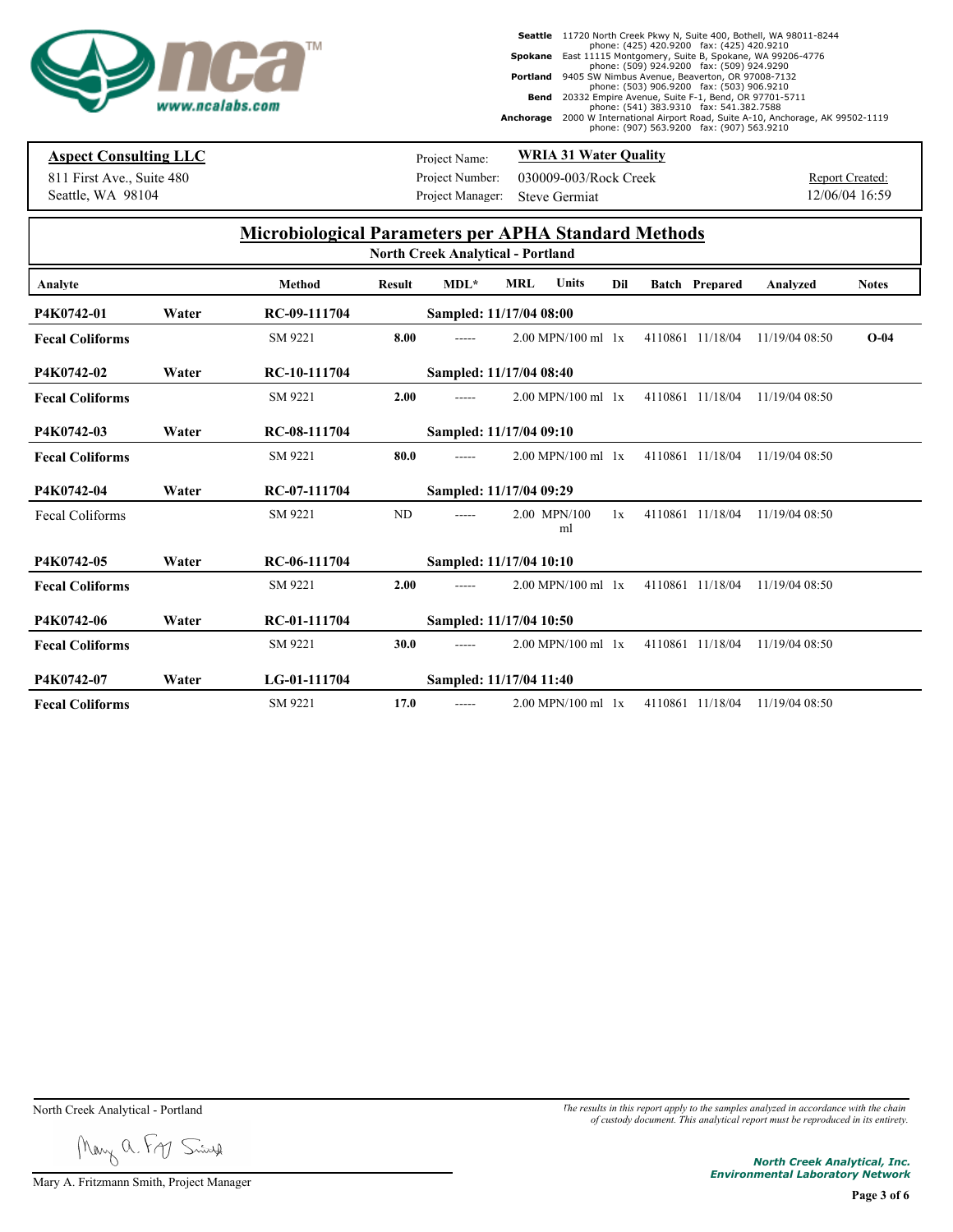

### **Aspect Consulting LLC**

Seattle, WA 98104 811 First Ave., Suite 480 Project Name:

#### **WRIA 31 Water Quality**

Project Manager: Steve Germiat Project Number: 030009-003/Rock Creek

Report Created: 12/06/04 16:59

#### **Conventional Chemistry Parameters per APHA/EPA Methods - Laboratory Quality Control Results North Creek Analytical - Portland**

| <b>OC Batch: 4110924</b>          |           | Water Preparation Method: General Preparation |               |            |                       |                          |                                                                                                                  |
|-----------------------------------|-----------|-----------------------------------------------|---------------|------------|-----------------------|--------------------------|------------------------------------------------------------------------------------------------------------------|
| Analyte                           | Method    | Result                                        | $MDL^*$       | <b>MRL</b> | Dil<br><b>Units</b>   | Source<br><b>Result</b>  | Spike<br>$\frac{\%}{REC}$<br>(Limits) $_{\text{RPD}}^{\bullet/\bullet}$ (Limits) Analyzed<br><b>Notes</b><br>Amt |
| Blank (4110924-BLK1)              |           |                                               |               |            |                       |                          | Extracted: 11/19/04 08:36                                                                                        |
| Nitrate/Nitrite-Nitrogen          | EPA 353.2 | ND                                            | $\sim$ $\sim$ | 0.00500    | mg/l<br>1x            |                          | 11/19/04 10:29                                                                                                   |
| LCS (4110924-BS1)                 |           |                                               |               |            |                       |                          | Extracted: 11/19/04 08:36                                                                                        |
| Nitrate/Nitrite-Nitrogen          | EPA 353.2 | 0.0875                                        | ---           | 0.00500    | mg/l<br>1x            | $\overline{\phantom{a}}$ | $0.100$ 87.5% (85-115)<br>11/19/04 10:29<br>--<br>$\sim$                                                         |
| Duplicate (4110924-DUP1)          |           |                                               |               |            | OC Source: P4K0627-02 |                          | Extracted: 11/19/04 08:36                                                                                        |
| Nitrate/Nitrite-Nitrogen          | EPA 353.2 | 3.20                                          | ---           | 0.500      | 100x<br>mg/l          | 2.96                     | $7.79\%$ (20)<br>11/19/04 10:29                                                                                  |
| <b>Matrix Spike</b> (4110924-MS1) |           |                                               |               |            | OC Source: P4K0627-02 |                          | Extracted: 11/19/04 08:36                                                                                        |
| Nitrate/Nitrite-Nitrogen          | EPA 353.2 | 6.84                                          | ---           | 0.500      | 100x<br>mg/l          | 2.96                     | $5.00$ $77.6\%$ $(75-125)$<br>11/19/04 10:29<br>$\frac{1}{2}$<br>$\overline{\phantom{a}}$                        |
| Matrix Spike Dup (4110924-MSD1)   |           |                                               |               |            | OC Source: P4K0627-02 |                          | Extracted: 11/19/04 08:36                                                                                        |
| Nitrate/Nitrite-Nitrogen          | EPA 353.2 | 7.32                                          | ---           | 0.500      | 100x<br>mg/l          | 2.96                     | $5.00$ $87.2\%$ $(75-125)$ $6.78\%$ $(20)$<br>11/19/04 10:29                                                     |

Mary a. Fry Singe

Mary A. Fritzmann Smith, Project Manager

North Creek Analytical - Portland *The results in this report apply to the samples analyzed in accordance with the chain of custody document. This analytical report must be reproduced in its entirety.*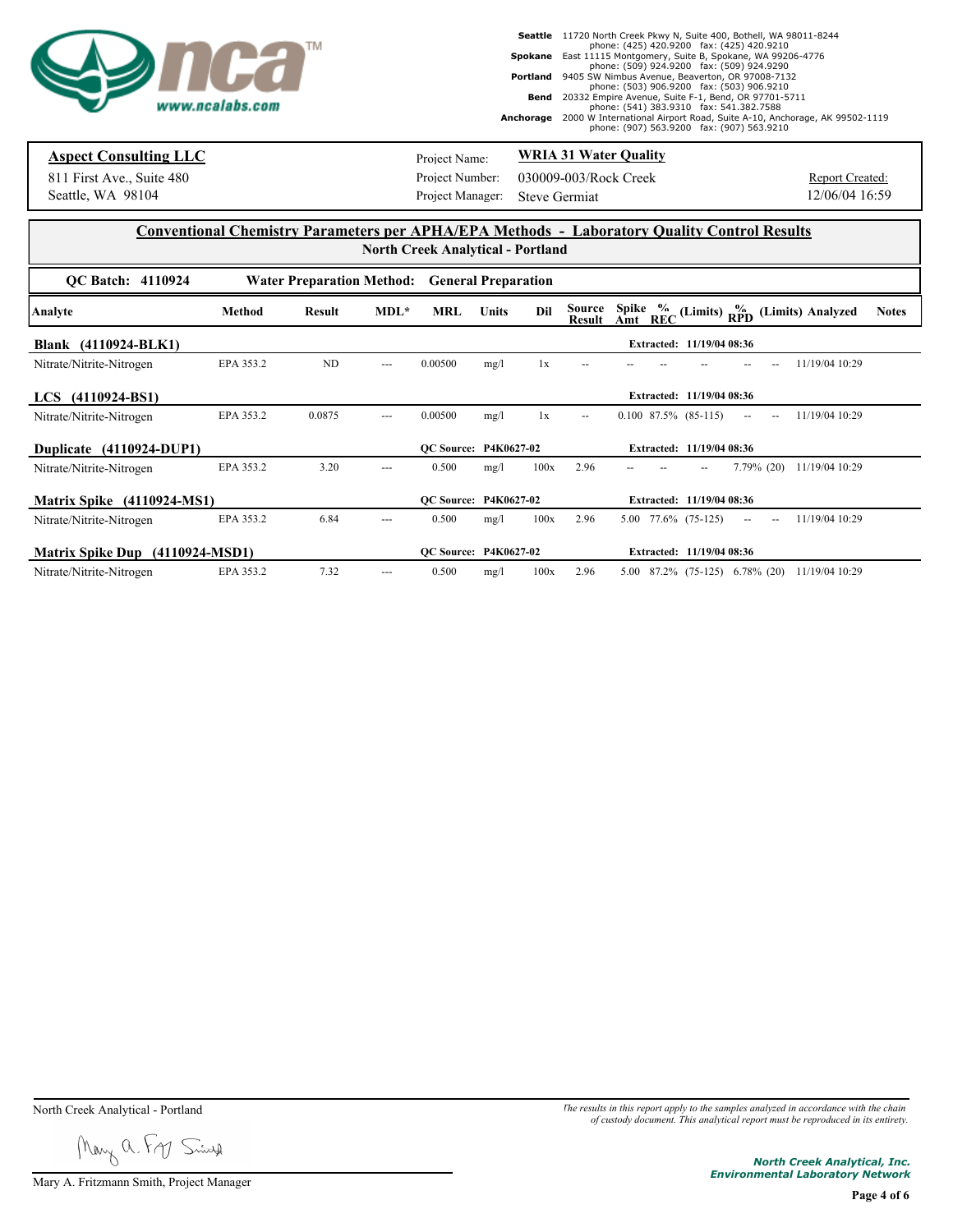

## **Aspect Consulting LLC**

Seattle, WA 98104

Project Manager: Steve Germiat Project Number: Project Name:

**WRIA 31 Water Quality**

811 First Ave., Suite 480 Project Number: 030009-003/Rock Creek

Report Created: 12/06/04 16:59

#### **Microbiological Parameters per APHA Standard Methods - Laboratory Quality Control Results North Creek Analytical - Portland**

| <b>OC Batch: 4110861</b> |         | <b>Water Preparation Method: Aqueous Micro</b> |         |     |                   |     |     |     |                           |     |                                                                                              |              |
|--------------------------|---------|------------------------------------------------|---------|-----|-------------------|-----|-----|-----|---------------------------|-----|----------------------------------------------------------------------------------------------|--------------|
| Analyte                  | Method  | Result                                         | $MDL^*$ | MRL | Units             | Dil |     |     |                           |     | Source Spike % (Limits) % (Limits) Analyzed<br>Result Amt REC (Limits) RPD (Limits) Analyzed | <b>Notes</b> |
| Blank (4110861-BLK1)     |         |                                                |         |     |                   |     |     |     | Extracted: 11/18/04 08:08 |     |                                                                                              |              |
| Fecal Coliforms          | SM 9221 | ND                                             | $---$   |     | $2.00$ MPN/100 ml | 1x  | $-$ | $-$ | $- -$                     | $-$ | 11/19/04 08:50                                                                               |              |

Mary a. Fry Singe

Mary A. Fritzmann Smith, Project Manager

North Creek Analytical - Portland *The results in this report apply to the samples analyzed in accordance with the chain of custody document. This analytical report must be reproduced in its entirety.*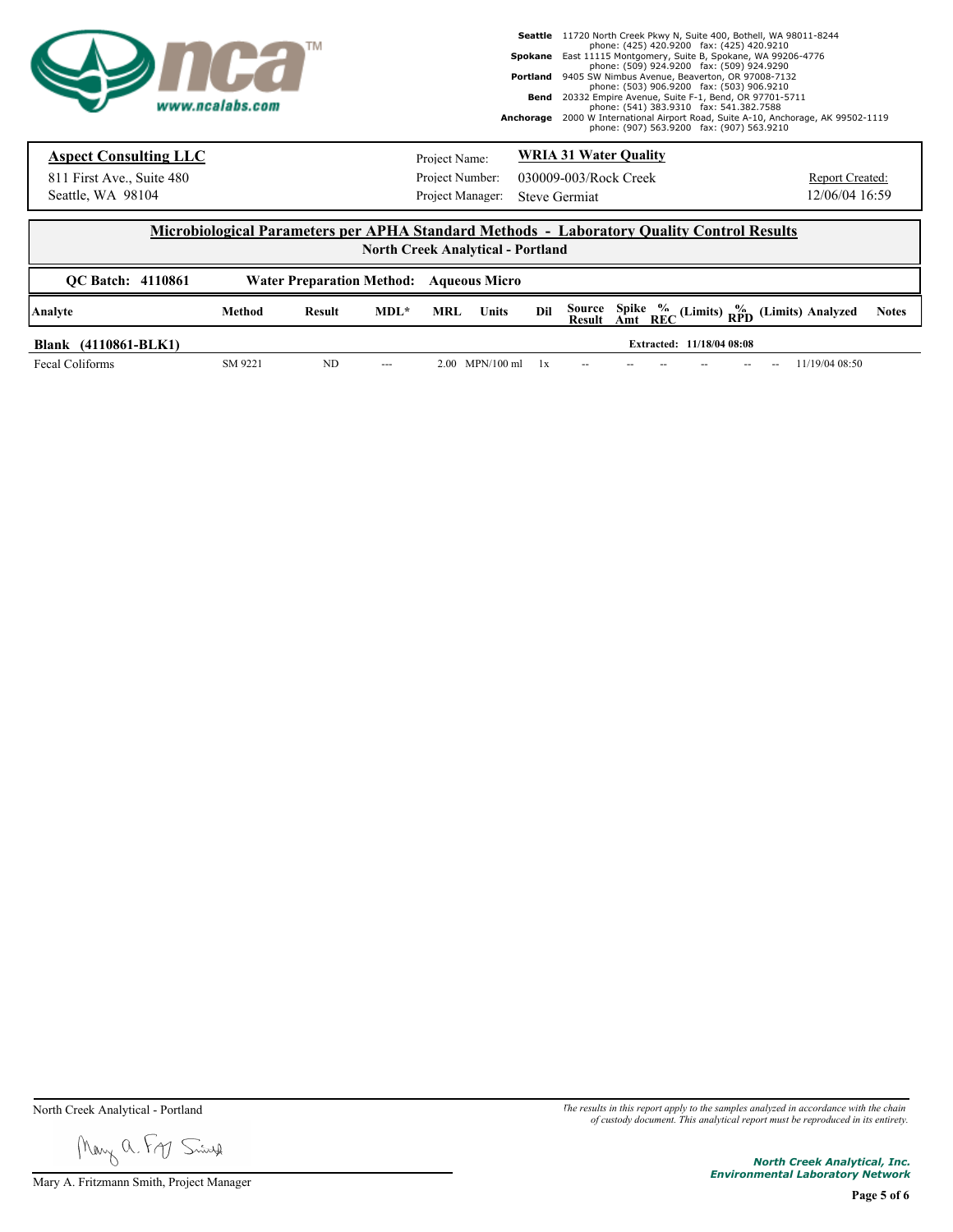

11720 North Creek Pkwy N, Suite 400, Bothell, WA 98011-8244 phone: (425) 420.9200 fax: (425) 420.9210 **Seattle** East 11115 Montgomery, Suite B, Spokane, WA 99206-4776 phone: (509) 924.9200 fax: (509) 924.9290 **Spokane** 9405 SW Nimbus Avenue, Beaverton, OR 97008-7132 phone: (503) 906.9200 fax: (503) 906.9210 **Portland Bend** 20332 Empire Avenue, Suite F-1, Bend, OR 97701-5711 phone: (541) 383.9310 fax: 541.382.7588 2000 W International Airport Road, Suite A-10, Anchorage, AK 99502-1119 phone: (907) 563.9200 fax: (907) 563.9210 **Anchorage**

#### **Aspect Consulting LLC**

Seattle, WA 98104 811 First Ave., Suite 480 Project Manager: Project Name:

**WRIA 31 Water Quality**

Project Number: 030009-003/Rock Creek Steve Germiat 12/06/04 16:59

Report Created:

#### **Notes and Definitions**

#### Report Specific Notes:

O-04 - This sample was analyzed outside the EPA recommended holding time.

#### Laboratory Reporting Conventions:

- DET Analyte DETECTED at or above the Reporting Limit. Qualitative Analyses only.
- ND Analyte NOT DETECTED at or above the reporting limit (MDL or MRL, as appropriate).

#### NR / NA - Not Reported / Not Available

- dry Sample results reported on a dry weight basis. Reporting Limits are corrected for %Solids when %Solids are <50%.
- wet Sample results and reporting limits reported on a <u>wet weight basis</u> (as received).
- 
- 
- RPD Relative Percent Difference. (RPDs calculated using Results, not Percent Recoveries).<br>MRL METHOD REPORTING LIMIT. Reporting Level at, or above, the lowest level standard of the Calibration Table.<br>MDL\* METHOD DETE \*MDLs are listed on the report only if the data has been evaluated below the MRL. Results between the MDL and MRL are reported as Estimated results.
- Dil Dilutions are calculated based on deviations from the standard dilution performed for an analysis, and may not represent the dilution found on the analytical raw data.
- Reporting limits percent solids, where applicable. - Reporting limits (MDLs and MRLs) are adjusted based on variations in sample preparation amounts, analytical dilutions and percent solids, where applicable.

May a From Simp

Mary A. Fritzmann Smith, Project Manager

North Creek Analytical - Portland *The results in this report apply to the samples analyzed in accordance with the chain of custody document. This analytical report must be reproduced in its entirety.*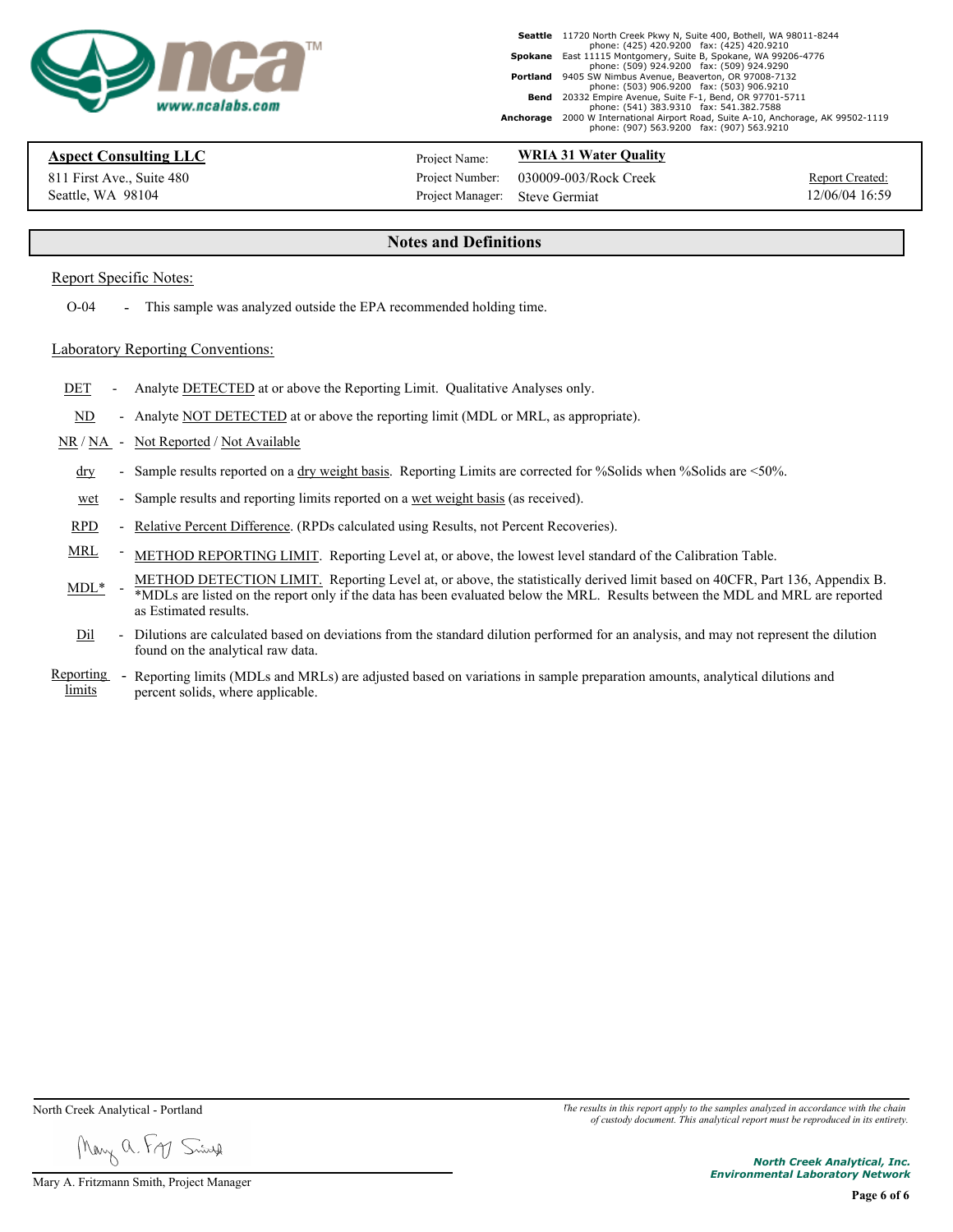

11720 North Creek Pkwy N Suite 400, Bothell, WA 98011-9508 11115 E Montgomery Suite B, Spokane, WA 99206-4776 9405 SW Nimbus Ave, Beaverton, OR 97008-7132 20332 Empire Ave Suite F-1, Bend, OR 99701-5711 3209 Denali St, Anchorage, AK 99503-4030

| 425-420-9200                 | FAX 420-9210                 |  |
|------------------------------|------------------------------|--|
| 509-924-9200<br>503-906-9200 | FAX 924-9290<br>FAX 906-9210 |  |
| 541-383-9310<br>907-334-9200 | FAX 382-7588<br>FAX 334-9210 |  |
|                              |                              |  |

## **CHAIN OF CUSTODY REPORT**

|                                               | <b>CHAIN OF CUSTODY REPORT</b>      |              |                                                    |       |                               |                           |                             |  | Work Order #:              |                      | PUKO742                                                          |                             |
|-----------------------------------------------|-------------------------------------|--------------|----------------------------------------------------|-------|-------------------------------|---------------------------|-----------------------------|--|----------------------------|----------------------|------------------------------------------------------------------|-----------------------------|
| CLIENT:                                       | Aspect Committing                   |              |                                                    |       | <b>INVOICE TO:</b>            |                           |                             |  |                            |                      | <b>TURNAROUND REQUEST</b>                                        |                             |
| REPORT TO: Steve bevonent                     |                                     |              |                                                    |       |                               | Aspect Consulting         |                             |  |                            |                      | in Business Days *                                               |                             |
| ADDRESS:                                      | 811 Fast Avenue Such 480            |              |                                                    |       |                               |                           |                             |  |                            |                      | Organic & Inorganic Analyses                                     |                             |
|                                               | $SewHRE, WA = QQ101$                |              |                                                    |       |                               |                           |                             |  | 7 <sup>1</sup><br>10       | 5 <sup>1</sup>       | $\mathbf{3}$<br>$2^{\circ}$<br>$\mathbf{1}$                      | $\leq$ 1                    |
| PHONE: 206 . 838-5830 FAX: 206 - 838 . 5263   |                                     |              |                                                    |       | P.O. NUMBER:                  |                           |                             |  |                            |                      | Petroleum Hydrocarbon Analyses                                   |                             |
| PROJECT NAME: WR1431 Rock Creck WG            |                                     |              |                                                    |       |                               | <b>PRESERVATIVE</b>       |                             |  | $rac{5}{STD}$              | $\blacktriangleleft$ | 3 <sup>7</sup><br>2 <sup>1</sup><br>$\leq$ 1<br>1 <sup>1</sup>   |                             |
| PROJECT NUMBER: $03000q-c63$                  |                                     | $\forall$    | $ H_{\lambda}y $                                   |       |                               |                           |                             |  |                            |                      |                                                                  |                             |
|                                               |                                     |              |                                                    |       |                               | <b>REQUESTED ANALYSES</b> |                             |  |                            | <b>OTHER</b>         | Specify:                                                         |                             |
| SAMPLED BY: $\exists$ ay Chennant             |                                     |              |                                                    |       |                               |                           |                             |  |                            |                      | * Turnaround Requests less than standard may incur Rush Charges. |                             |
| <b>CLIENT SAMPLE</b><br><b>IDENTIFICATION</b> | <b>SAMPLING</b><br>DATE/TIME        |              | $\frac{\overline{F}z(x)}{\frac{(5m(9)p)}{N(m+8)}}$ |       |                               |                           |                             |  | <b>MATRIX</b><br>(W, S, O) | #OF<br>CONT.         | LOCATION /<br><b>COMMENTS</b>                                    | <b>NCA</b><br>WO ID         |
| $RC - 9 - 111704$                             | $N[17]$ 64<br>e co                  | χ            | $\chi$                                             |       |                               |                           |                             |  | W.                         | $\hat{\nu}$          | Surface writer                                                   |                             |
| <u> RC-10 - III 704</u>                       | 6.40<br>M11c1                       | $\lambda$    | $\chi$                                             |       |                               |                           |                             |  | W                          | ν                    | $\rightarrow$                                                    |                             |
| $RC-08-111101$                                | uino<br>9:10                        | $\chi$       | $\chi$                                             |       |                               |                           |                             |  | W                          | $\mathfrak{D}$       | $\mathbf{V}$                                                     |                             |
| $PC - C = 1 - 111704$                         | $M 11 $ 64<br>9:29                  | $\mathsf{X}$ | $\times$                                           |       |                               |                           |                             |  | W                          | $\mathcal{V}$        | $\mathbf{A}$                                                     |                             |
| $PC-06 - 111701$                              | 111764<br>10.10                     | $\mathsf{X}$ | Х                                                  |       |                               |                           |                             |  | W                          | $\mathcal{V}$        | $\mathbf{M}$                                                     |                             |
| $6$ RC-01 - 111704                            | $11  17 $ 04<br>10.50               | X.           | $\chi$                                             |       |                               |                           |                             |  | W                          | $\mathcal{V}$        | $\mathcal{M}$                                                    |                             |
| $7 - 16 - 61 - 111704$                        | $M$ $N$<br>11.40                    | Х            | $\lambda$                                          |       |                               |                           |                             |  | W                          | $\mathcal{L}$        | $\mathcal{V}$                                                    |                             |
|                                               |                                     |              |                                                    |       |                               |                           |                             |  |                            |                      |                                                                  |                             |
|                                               |                                     |              |                                                    |       |                               |                           |                             |  |                            |                      |                                                                  |                             |
| 10                                            |                                     |              |                                                    |       |                               |                           |                             |  |                            |                      |                                                                  |                             |
| <b>RELEASED BY:</b><br>PRINT NAME:            | Chennanlt<br>FIRM: $A$ spect        |              |                                                    |       | DATE: 111764<br>TIME: $14:00$ |                           | RECEIVED BY:<br>PRINT NAME: |  | Docky Mikenzy FIRM:        |                      | DATE: $11/17/04$<br>TIME: $1645$                                 |                             |
| <b>RELEASED BY:</b>                           |                                     |              |                                                    | DATE: |                               |                           | <b>RECEIVED BY:</b>         |  |                            |                      | DATE:                                                            |                             |
| PRINT NAME:<br><b>ADDITIONAL REMARKS:</b>     | FIRM:                               |              |                                                    | TIME: |                               |                           | PRINT NAME:                 |  | FIRM:                      |                      | TIME:                                                            |                             |
| COCREV <sub>1/03</sub>                        | contact Steve Germat with questions |              |                                                    |       |                               | vc: CoV                   |                             |  |                            |                      | TEMP:<br>$3.6$                                                   | PAGE $\sqrt{$ OF $\sqrt{ }$ |
|                                               |                                     |              |                                                    |       |                               |                           |                             |  | $cc$ client                |                      |                                                                  |                             |